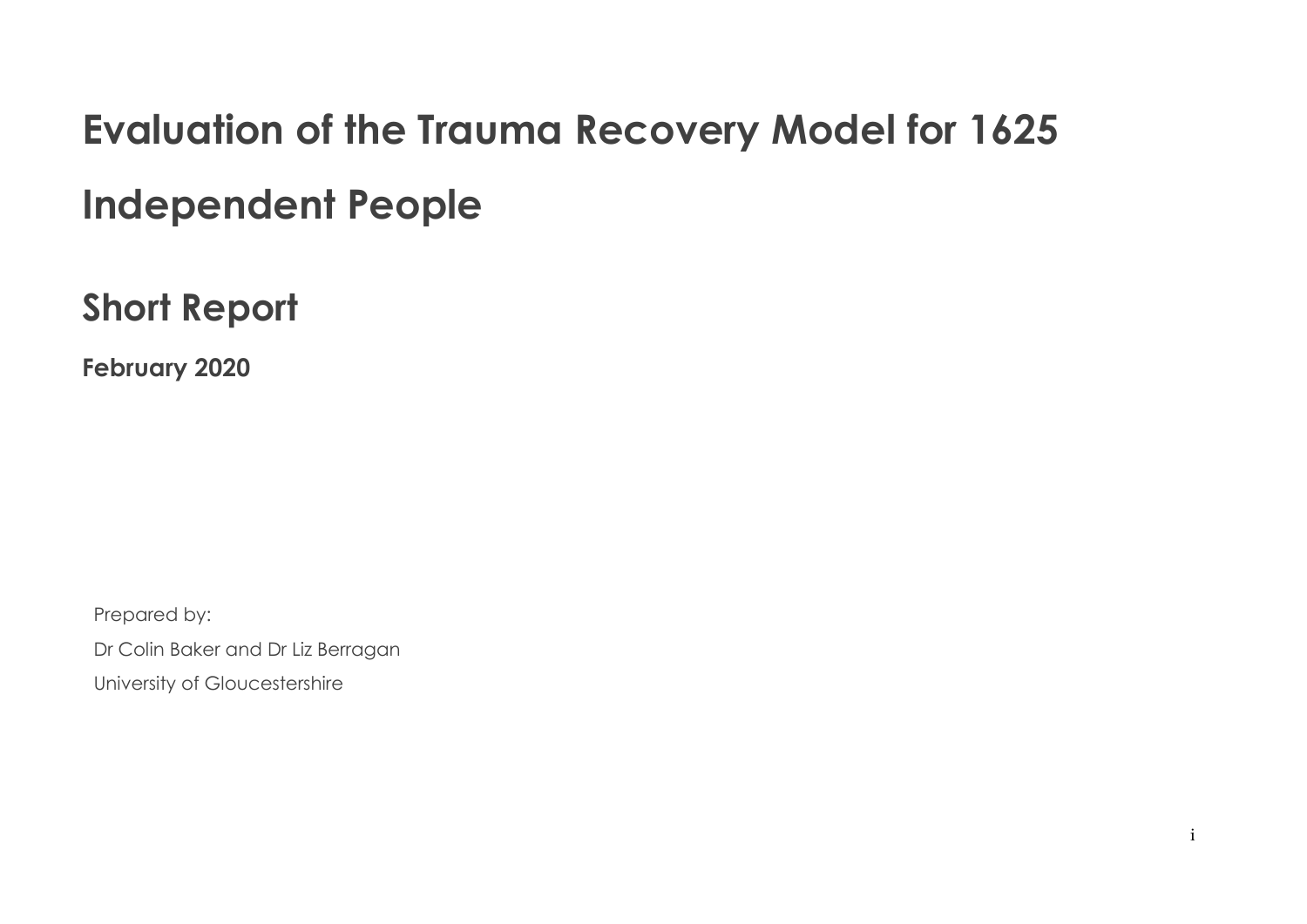# **Background and methodology**

- The Trauma Recovery Model (TRM) draws together knowledge of attachment, trauma, criminology and neurology in order to formulate interventions for children and young people with complex needs. These interventions place emphasis not only on behaviour and its drivers but the contexts in which it takes place. In establishing a series of layers of intervention that are structured in a sequential way the TRM provides a high degree of flexibility and responsiveness to young people's developmental and mental health need.
- The TRM formed an integral component of the Future 4 Me (F4M) project. F4M is an innovative project run by 1625 Independent people (1625IP) that provides specialist support to young people leaving care, leaving custody or young people who are at risk of entering custody. The project is delivered by a dedicated team with extensive expertise in resettlement, mental health, learning and work and participation.
- A mixed methods approach was deployed involving the use of quantitative and qualitative methods were deployed in order to elicit data concerning the efficacy of the TRM model in helping practitioners to support care leavers and improve practice, knowledge, confidence and understanding of a traumainformed approach.

# **Key findings**

- The tools used were described as useful and accessible that helped practitioners to develop empathetic attitudes towards young people and a greater understanding of their lives. Sequencing was identified as a principal benefit in helping professionals to stand back and assess all the relevant information and options available. This confirmed the model's ability to initiate a developmental approach with young people and indicated the presence of a structured and considered approach. The opportunity to identify, explore and interpret life events through a trauma lens offered an important insight that develop of client-centred interventions.
- Engaging and maintaining young people within the programme could be very challenging and not all staff felt confident in some aspects of the model. This underlines the importance of providing ongoing training and support for practitioners to ensure that they feel sufficiently secure in their knowledge and confidence to apply the model.
- Participants described the opportunity to engage with theory helped them to focus upon the practitioner-young person relationship and adopt a more mindful approach to practice and to their understanding of their work with the young person.
- Challenges to the implementation of the TRM included finding time to bring psychologist and professionals together for meetings, and managing the complexities of multi-agency working.
- Flexibility and creativity were critical elements of the success of F4M. This applied to the way casework was approached, the way F4M worked with its partners, and the relationship with the evaluation team to ensure the methods reflected the complexities of delivery.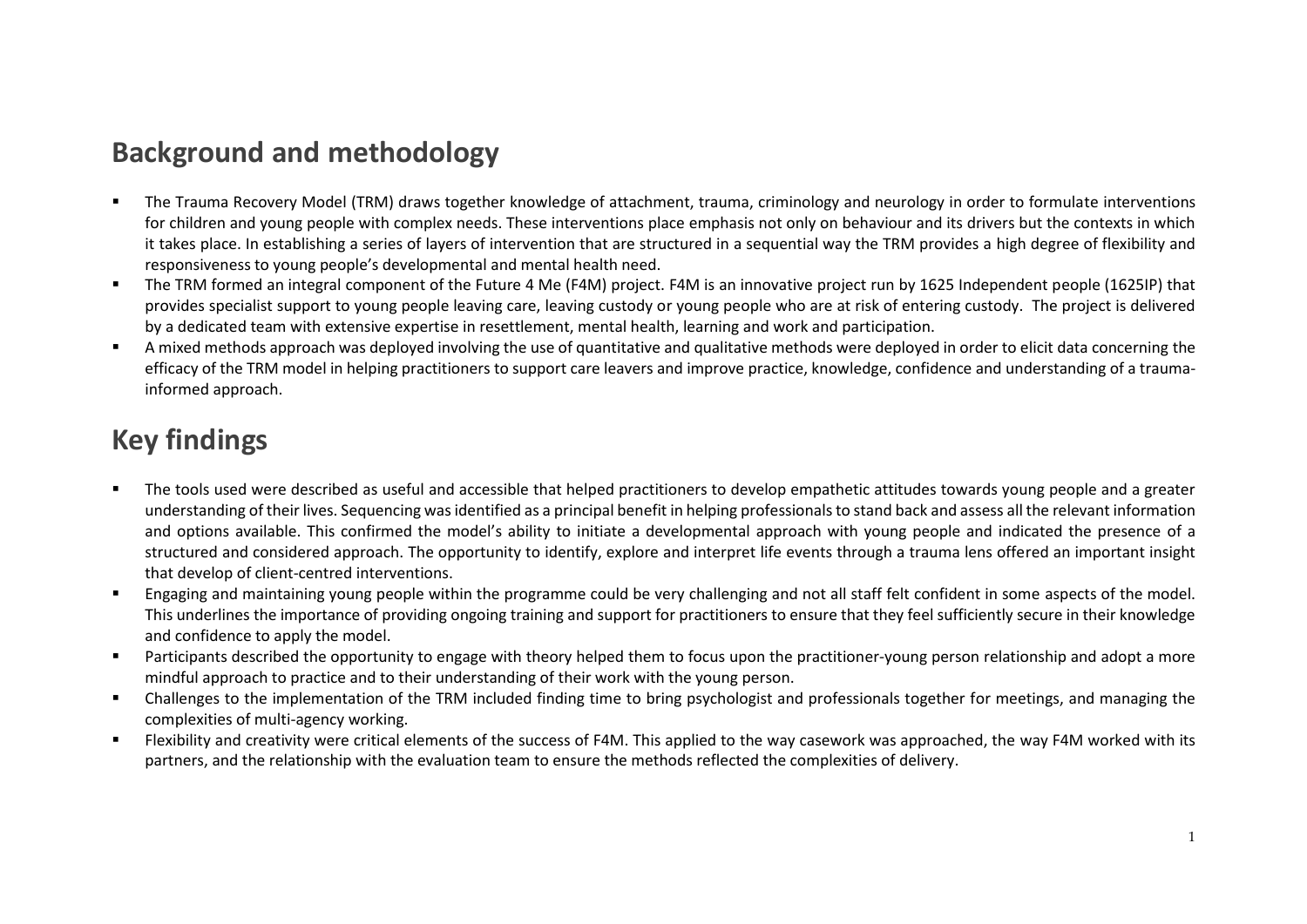#### **Summary of findings**

| <b>Description &amp; information</b>                                                                                                                | <b>Example quotations</b>                                  |  |
|-----------------------------------------------------------------------------------------------------------------------------------------------------|------------------------------------------------------------|--|
| The TRM provided a useful and effective tool for bringing agencies and young people together to identify and address needs. Organisational culture, |                                                            |  |
| practices and the complexity of young peoples' lives were likely to have affected the extent to which these benefits were realised.                 |                                                            |  |
| The TRM supported multi-agency working and offered a well-rounded view of the young                                                                 | 'forces professionals to see the bigger picture  to stop   |  |
| person with whom participants were working. This helped reduce a sense of practitioner                                                              | and check  Is this the right intervention  is this the     |  |
| isolation. The tools were described as useful and accessible.                                                                                       | right time?' For some it was an opportunity to; 'help      |  |
|                                                                                                                                                     | professionals to understand why they (young people)        |  |
| The use of a trauma lens to explore the lives of the young people that they were working with                                                       | decide to act in a certain way'.                           |  |
| offered an important basis for the development of client-centred interventions.                                                                     |                                                            |  |
| Understanding trauma and awareness of trauma in early life were highlighted as important                                                            | 'co-ordination can be really difficult and unintentionally |  |
| elements of the model, enabling the professionals to start to understand the impact of                                                              | one's own work might undermine the work of others          |  |
| trauma and adverse events on behaviour and health. The focus on sequencing was beneficial                                                           | there is no blame here, but occasionally we might get      |  |
| and helped work out how to address the different events in young people's lives. Participants                                                       | results by accident rather than by intention'.             |  |
| also described the opportunity to engage with theory helped them to focus upon the                                                                  |                                                            |  |
| relationship and 'do some cognitive work'.                                                                                                          | 'helps professionals to understand why they [young         |  |
|                                                                                                                                                     | people] decide to act in a certain way'. For others it was |  |
| One participant highlighted the development of a more mindful approach to practice and to                                                           | an opportunity to; 'look back, look at the present and     |  |
| their understanding of their work with the young person. Working with different                                                                     | look to the futures  to think about intervention support   |  |
| professionals and understanding their role was beneficial and the opportunity to collaborate                                                        | $\mathbf{u}$                                               |  |
| with colleagues from Statutory and Charitable organisations highlighted different roles and                                                         |                                                            |  |
| approaches and fostered a sense of genuine inter-agency collaboration.                                                                              | " it helps  to understand how to address the               |  |
|                                                                                                                                                     | intergenerational effects of trauma and how we can         |  |
| Survey respondents were not wholly convinced that the TRM helped provide the care young                                                             | explain to families about trauma'.                         |  |
| people needed which could have been related to a lack of practitioner confidence to advise                                                          |                                                            |  |
| young people on difficult subjects and the challenge of improving young peoples' life skills.                                                       |                                                            |  |
| This would appear to underline the importance of providing ongoing training and support for                                                         |                                                            |  |
| practitioners to ensure that they feel sufficiently secure in their knowledge and confidence                                                        |                                                            |  |
| to apply the model.                                                                                                                                 |                                                            |  |